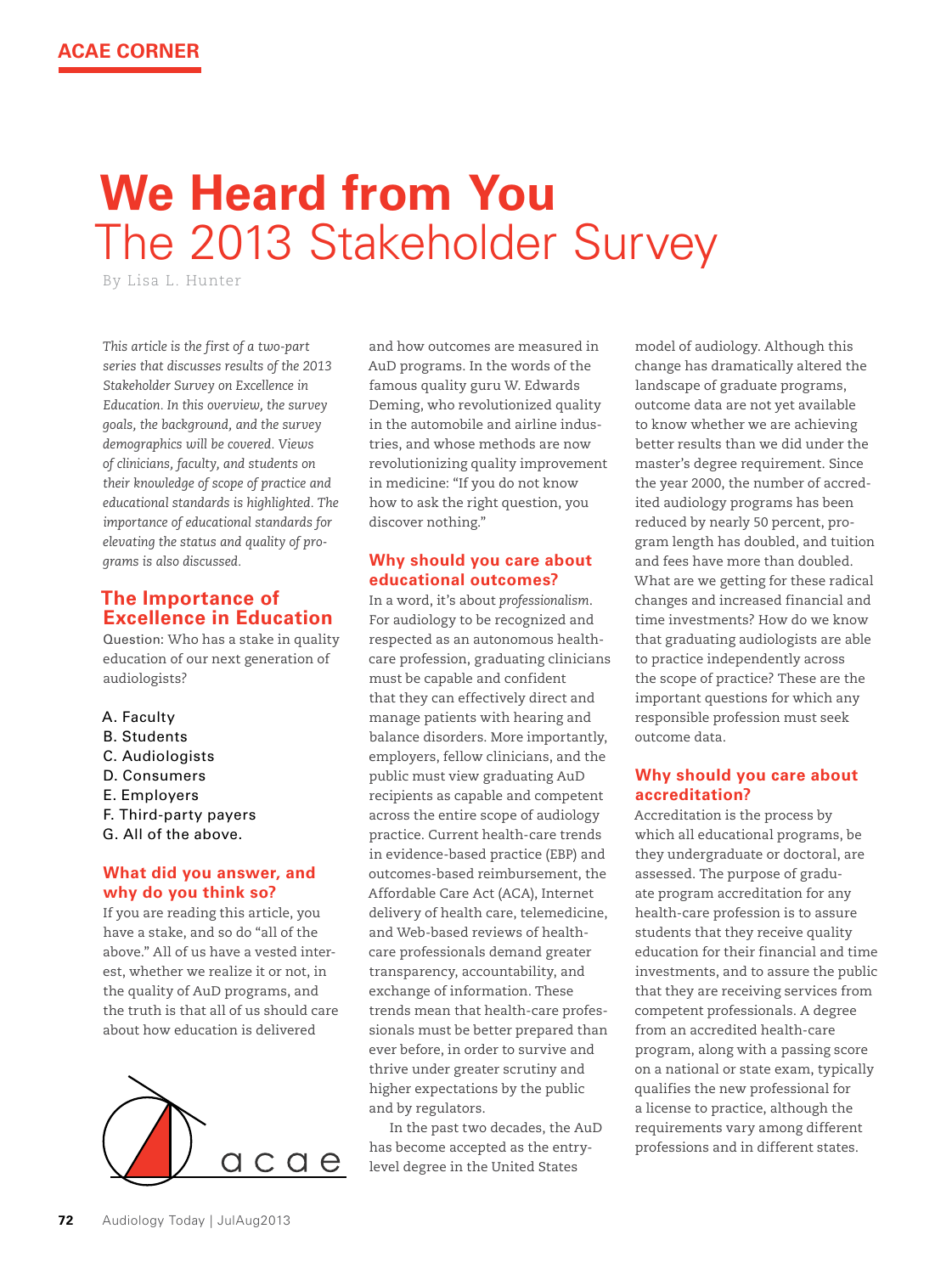A first professional doctoral degree, such as medicine, dentistry, optometry, pharmacy, or audiology qualifies the graduating professional to practice independently without the need for supervision. Thus, the clinical training component has come under the auspices of graduate programs in audiology and is now the responsibility of the AuD program, rather than being delivered through a postgraduation apprenticeship model. Prior to the AuD model, master's programs primarily delivered classroom, or didactic, education, and the student gained independence through clinical experience in a clinical fellowship year (CFY) after graduation. This is perhaps the most important and largest change that came with the AuD degree; that is, training programs are now responsible to ensure that clinical experiences are both broad and deep enough that graduating audiologists are able to practice across the entire scope of practice.

To gather data on the perceptions of stakeholders about how, as a profession, we are doing on the important job of educating AuD students, the Accreditation Commission for Audiology Education (ACAE) designed a survey of our current education and training standards. This survey was designed to assess our current standards, and also to help identify areas of importance and needs that practicing professionals and faculty recognize in our current training programs.

**Survey Goals:** (1) To understand views of educators, clinicians and students. (2) To understand perceptions of the relative importance of current educational standards. (3) To assess perceptions of achievement of current standards by AuD programs. (4) To survey areas of gaps and need in current standards.

**Survey Process:** The survey was developed by a task force



### Background Knowledge





FIGURE 1. Knowledge and views on accreditation.